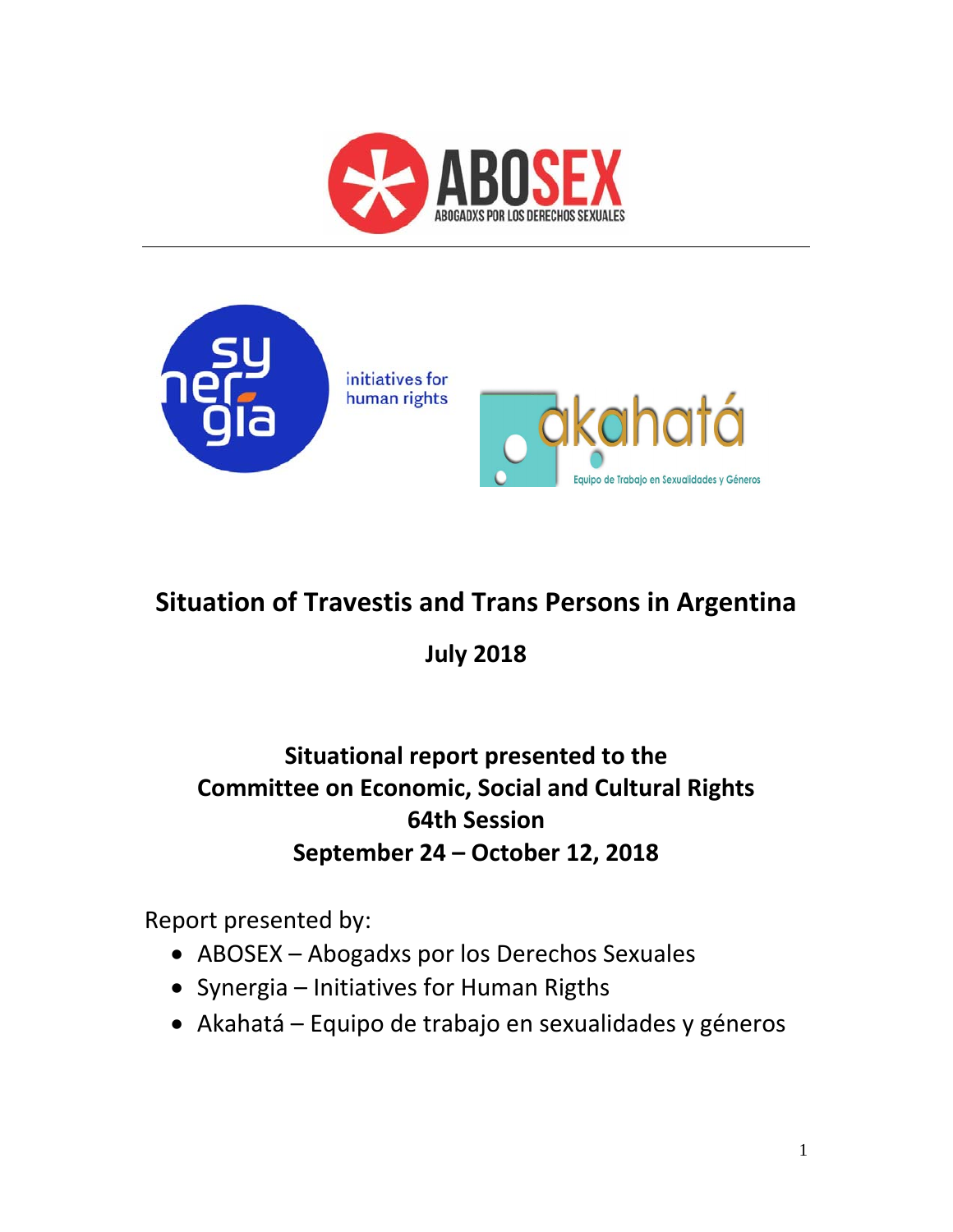ABOSEX – Abogadxs por los Derechos Sexuales (Lawyers for Sexual Rights); Synergia – Initiatives for Human Rigths and Akahatá – Equipo de trabajo en sexualidades y géneros (Working team on sexualities and genders), are honored to bring the following report to the Committee on Economic, Social and Cultural Rights with the aim of assisting it in reviewing the implementation by Argentina of the International Covenant on Economic, Social and Cultural Rights regarding LGBTI persons, particularly travestis and trans persons, based on the work Abosex has been carrying out during the past years.

#### **List of Issues:**

Inequality emerging from violations to the right to gender identity – Unfulfillment of laboral quotas for travestis and trans persons – Program "To recognize is to repair" – Right to health for travestis and trans persons.

### **INTRODUCTION**

Formed in 2012, Abogadxs por los Derechos Sexuales  $(AboSex)^1$  has the purpose of defending sexual rights and human rights from a critical and creative vision of law, working for social and political transformation. Our actions have a political and legal nature and are aimed at influencing on those community areas where persistent segregation and discrimination based on gender, gender identity or expression and sexual orientation can still be seen, in spite of advances in the recognition of LGTBI rights.

In that regard, it has to be noted that Argentina has been suffering setbacks in human rights issues since December 2015, when the new government took office. Since then, the national government has put in place several measures which resulted in severe setbacks in the socioeconomic situation of the population, with an alarming rising in poverty and destitution rates<sup>2</sup>, with a direct effect on the exercise of rights and disproportionally affecting people who are in a situation of structural inequality, such as children, travestis and trans people and the LGTB community in general, as well as other social groups.

The recent agreement with the International Monetary Fund<sup>3</sup>, together with the repeated and unrestrained raisings of public services' rates, massive dismissals of employees from several national State agencies and private businesses, among other measures, presage a near future plagued with severe restrictions making most of the population unable to achieve a decent standard of living.

It is in this context that the legal achievements of the recent years recognizing LGTBI rights – Law 26.618 of Egalitarian Marriage<sup>4</sup>, Law 26.743 of Gender Identity<sup>5</sup>, Law 14.783 of Work

derecho/;http://www.eleconomista.com.ar/2018-03-linea-pobreza-subio-33-;

<sup>&</sup>lt;sup>1</sup> For more information, please see  $\frac{www.abosex.com.ar}{www.abosex.com.ar}$ 

<sup>&</sup>lt;sup>2</sup> For more information, please see: https://www.infobae.com/politica/2018/04/29/segun-la-uca-la-pobrezainfantil-aumento-al-625-y-hay-8-millones-de-ninos-privados-de-algun-

febrero/https://www.laizquierdadiario.com/El-71-de-los-pobres-en-Argentina-son-jovenes

<sup>&</sup>lt;sup>3</sup> For more information, please see http://centrocepa.com.ar/informes/45-un-memorandum-para-el-ajuste-losimpactos-del-acuerdo-con-el-fmi

<sup>4</sup> For more information, please see

http://www.psi.uba.ar/academica/carrerasdegrado/psicologia/sitios\_catedras/electivas/816\_rol\_psicologo/materia l/unidad2/complementaria/ley\_de\_matrimonio\_igualitario.pdf

<sup>&</sup>lt;sup>5</sup> For more information, please see http://servicios.infoleg.gob.ar/infolegInternet/anexos/195000-199999/197860/norma.htm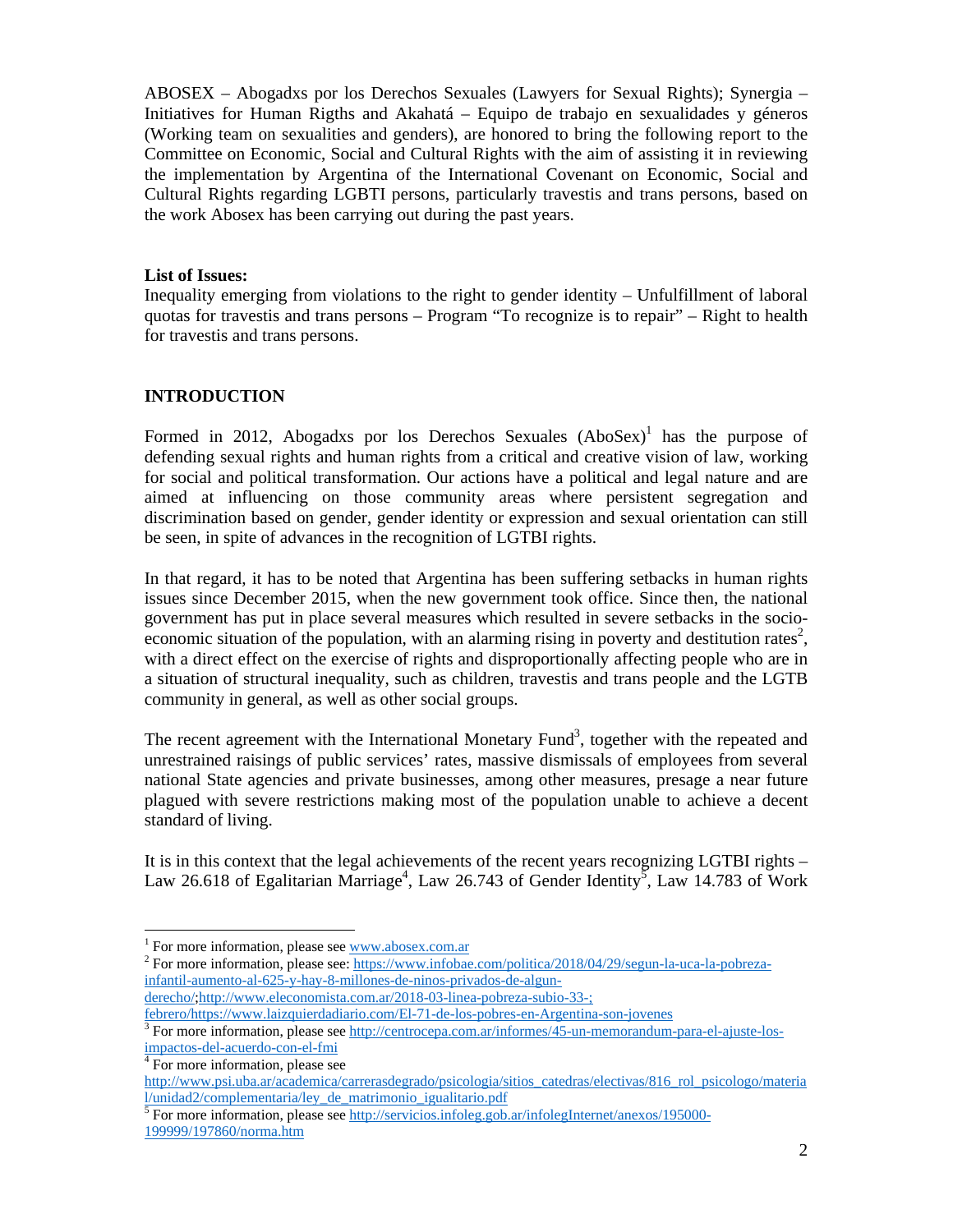Quotas for Trans people in Buenos Aires Province<sup>6</sup>, and the new National Civil and Commercial Code<sup>7</sup>, among other laws and rules<sup>8</sup> are facing setbacks, obstacles and unjustified delays –both by action or neglect– when it comes to its fulfillment by the State and to guarantee the full enjoyment of economic, social and cultural rights.

## **Inequality in the enjoyment of Economic, Social and Cultural Rights emerging from violations to the right to gender identity Non-discrimination (Article 2) Equality (Article 3)**

- 1. Full recognition of gender identity as a basic right is a key prerequisite for travestis and trans people to enjoy their human rights without discrimination, particularly their economic, social and cultural rights, such as education, health and work.
- 2. State duties are greater when it comes to children and adolescents, due to the current legal frame that seeks to guarantee them a life free from discrimination and violence, especially to trans children<sup>9</sup>.
- 3. In this regard, we are worried to witness unjustified delays and obstacles posed by the offices of the civil registry in several jurisdictions when children underage wanted to change their registered gender identity (that means a change on the birth certificate and on the ID card), as is provided by the current law. Below, we describe some cases we have assisted.
- 4. In June 2017, the General Direction of Civil Registry of Córdoba Province delayed the procedure for the gender identity recognition of a trans teenager. The procedure was started, but the civil registry office alleged there existed some local resolution which would pose obstacles to the modification of the recorded data. Such resolution was based on a pathologizing conception of gender identity and had requirements such as arbitrary psychological interviews, while it ignored basic rights of children such as the recognition of their progressive capacity, the right to be heard to, and the right to choose a legal representative of their trust. Several civil registry offices disregard the current legal frame, denying or impeding the modification of registered gender identity when it comes to minors under legal age $^{10}$ .
- 5. In January 2018, the office of the Civil Registry of Buenos Aires Province started to impede several procedures demanded by trans children under 13 years old, clearly

 $^6$  For more information, please see http://www.gob.gba.gov.ar/legislacion/legislacion/l-14783.html<br> $^7$  For more information, please see http://gomisics.infoleg.gob.gr/infolegInternat/gneuse/225000

<sup>&</sup>lt;sup>7</sup> For more information, please see http://servicios.infoleg.gob.ar/infolegInternet/anexos/235000-239999/235975/norma.htm

<sup>&</sup>lt;sup>8</sup> For more information, please see https://abosex.com.ar/documentacion/; http://agenciapresentes.org/2018/04/30/mapa-asi-esta-el-cupo-laboral-trans-en-el-pais/

 $9$  The right of children and adolescents to identity is protected in Argentina under the Constitution, especially after it was reformed in 1994 and since the ratification of the Convention on the Rights of the Child in 1989. This right is also recognized by Law 26.061 of Comprehensive Protection of the Rights of Children and Adolescents, and in a specific way by Law  $N^{\circ}$  26.743 of Gender Identity.

 $^{10}$  AboSex has filed several complaints before local authorities, which resulted in the affected person getting their birth certificate modified. See the whole press release at: https://abosex.com.ar/2017/06/09/abosex-y-el-caflogramos-el-primer-precedente-administrativo-de-rectificacion-registral-de-un-adolescente-trans-en-cordoba/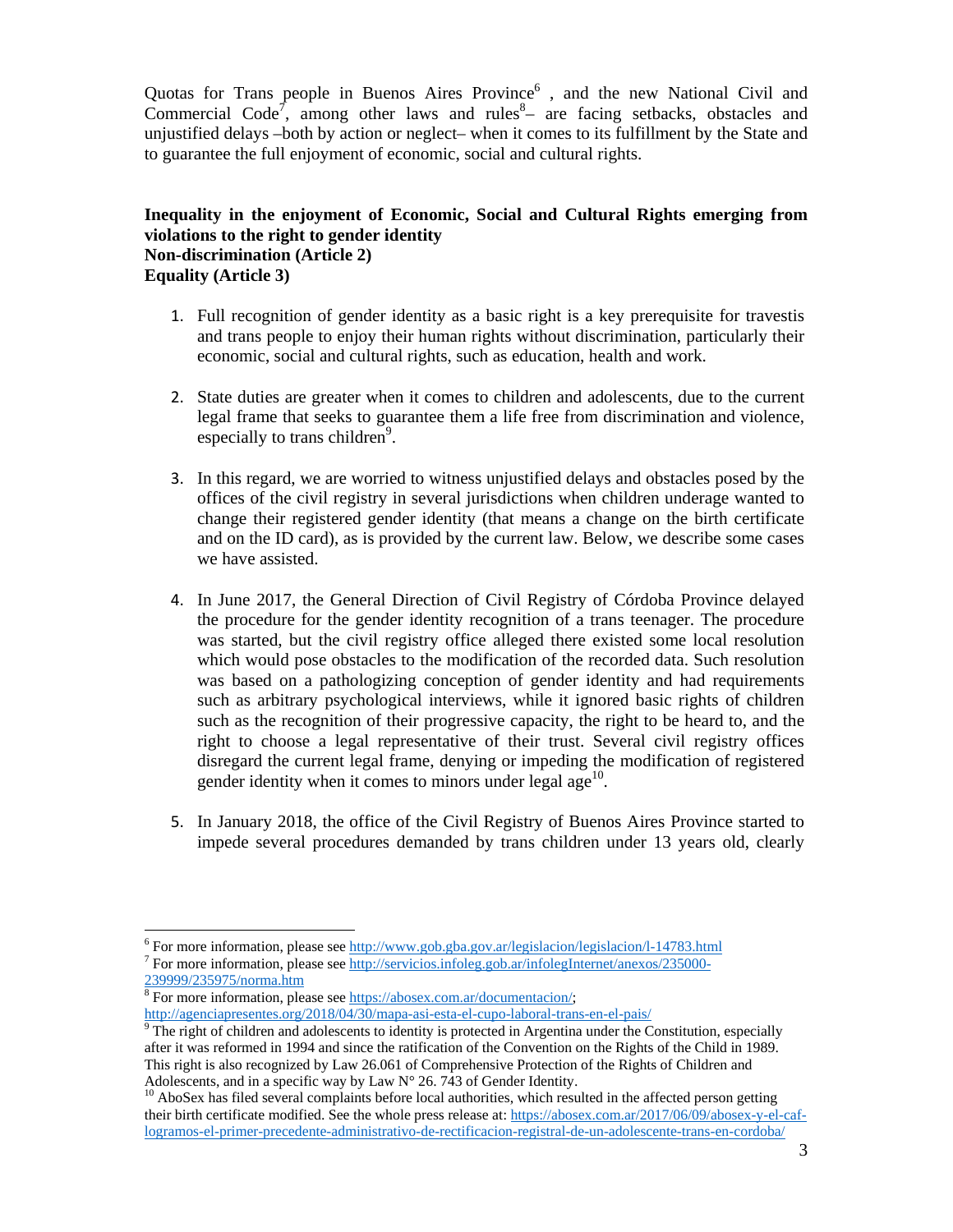violating the Gender Identity  $Law<sup>11</sup>$ . There currently are other procedures that have been unjustifiable delayed.

- 6. By June 2018, there is a real risk for the Federal Council of Civil Registries –a federal entity that gathers several civil registry offices from different parts of the country– to put in place protocols establishing abusive prerequisites not included in the law. Particularly, they are considering the possibility to include "progressive capacity assessments", but only for trans children.
- 7. In addition to that, a requirement for children's advocates who represent them during the modification of recorded gender identity procedures<sup>12</sup> to have to be previously registered is being considered. Such requirement would be arbitrary, since it is not established by the  $law<sup>13</sup>$  and violates the free exercise of the legal profession, because it would impose a mandatory enrollment. It would impede the procedure for gender identity modification for trans children, particularly for those who live in rural areas, indigenous communities or areas far from big cities, because until now there are not enough advocates enrolled in such registers.

#### **Recommendations to the State:**

 $\overline{a}$ 

- 8. To adopt any necessary measures to guarantee the right to gender identity for all travestis and trans people, especially the right to gender identity for children and adolescents, according to the international legal framework of human rights.
- 9. To guarantee the concretion of all procedures for the modification of personal data records due to gender identity, according to and strictly complying with Law 26.743 of Gender Identity in the National Registry of Persons and in all the offices of the Civil Registry across the whole territory of Argentina.
- 10. To adopt any necessary measures for all civil servants in all the offices of the Civil Registry across the country to be in full knowledge of the current legal frame regarding the rights of travesties and trans persons and to be properly trained to fulfill the procedures of register change due to gender identity and to comply with the procedure established by Law 26.743 without arbitrary delays, particularly when the persons asking for the procedure are underage children.

#### **Unfulfillment of work quotas for travestis and trans people Non-Discrimination (Article 2) Equality (Article 3) Right to Work (Article 6) Right to just and favorable conditions of work (Article 7)**

11. In September 2015, LGTBI organizations lead by human rights defender Diana Sacayán –who was brutally murdered in October of that same year– achieved the

<sup>&</sup>lt;sup>11</sup> Please, see <u>https://abosex.com.ar/2018/01/29/grave-el-registro-civil-de-la-provincia-de-buenos-aires-viola-la-<br>ley-de-identidad-de-genero/<br><sup>12</sup> See Law 26,742 of Cardia L<sup>1</sup></u>

<sup>&</sup>lt;sup>12</sup> See Law 26.743 of Gender Identity: http://servicios.infoleg.gob.ar/infolegInternet/anexos/195000-<br>199999/197860/norma.htm., particularly Article 5<sup>°</sup> — *Persons under legal age*.

<sup>&</sup>lt;sup>13</sup> See Law 26.061 http://servicios.infoleg.gob.ar/infolegInternet/anexos/110000-114999/110778/norma.htm , particularly Article 27.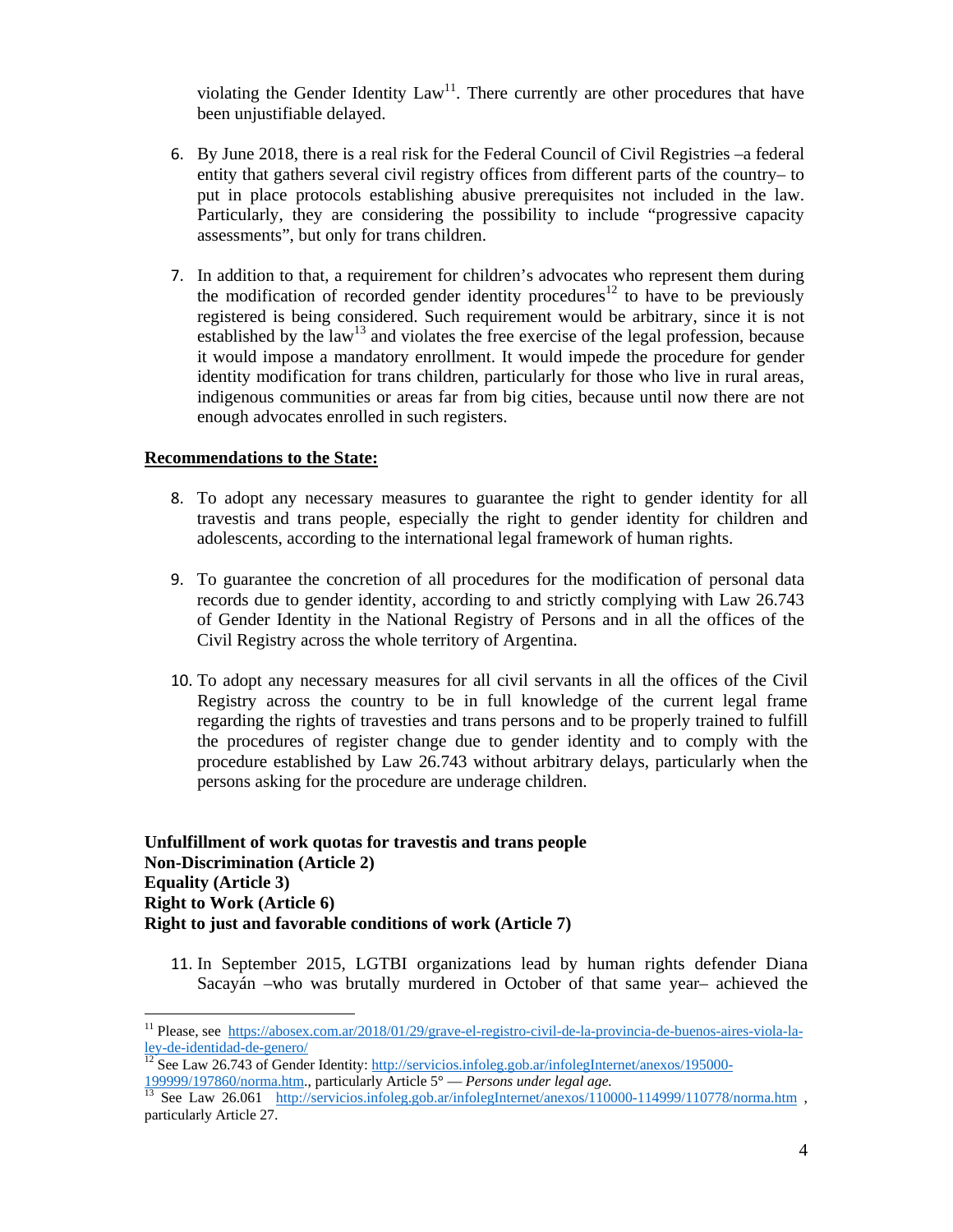sanction of Law 14.783 of Work Quotas for Trans Persons in Buenos Aires Province<sup>14</sup>. However, the law is still to be regulated, and therefore already two years after its passing it is not being implemented.

- 12. LGBTI organizations were called during 2017 to take part in the regulation of the law, but the process was interrupted by the government of the province without giving any reason for that, clearly failing to fulfill its conventional, constitutional and legal duties.
- 13. Although different jurisdictions<sup>15</sup> across the country have passed rules of varying levels of importance establishing a quota for the benefit of trans people in order to ease their access to work, the national Congress has failed to discuss a bill on this matter that would be enforceable nationwide. Such a law is very deeply needed, taking into account that up to 98% of travestis and trans persons don't have a registered job and at least 90% of them earn a living from sex work<sup>16</sup>, in a high number of cases under exploitative conditions. This situation impacts directly and harmfully on trans persons, whose average life expectancy is barely 35 years old. The lack of a nationwide law renders the recognition of rights unequal, depending on where people live.
- 14. Travestis and trans people are not taken into account when work policies are produced and therefore those of them who have work are usually employed in informal jobs, in precarious or temporary conditions and so they are denied of their right to social security.

#### **Recommendations to the State:**

- 15. To guarantee that a nationwide federal law of work quotas for trans people is passed.
- 16. To adopt any necessary measure to regulate the law of work quotas for trans people in Buenos Aires Province and that as far as the State is concerned it guarantees its effective implementation.
- 17. To put in place training programs for trans people in order to foster their full access to work.
- 18. To adopt any necessary measures to put in place training and awareness programs aimed at employers in the private sector on the rights of travestis and trans persons and to foster positive actions for travestis and trans people to access to work.
- 19. To guarantee that appropriate funding is allocated to the implementation of a nationwide work quota for trans people.

#### **Reparations program for travestis and trans people – "To recognize is to repair" Bill Non-discrimination (Article 2) Right to social security and social insurance (Article 9)**

<sup>&</sup>lt;sup>14</sup> Please, see http://www.gob.gba.gov.ar/legislacion/legislacion/l-14783.html

<sup>&</sup>lt;sup>15</sup> Please, see http://agenciapresentes.org/2018/04/30/mapa-asi-esta-el-cupo-laboral-trans-en-el-pais/<br><sup>16</sup> Please, see http://agenciapresentes.org/2017/05/23/un-libro-clave-para-saber-como-viven-travestis-y-trans-en-

ciudad-de-buenos-aires/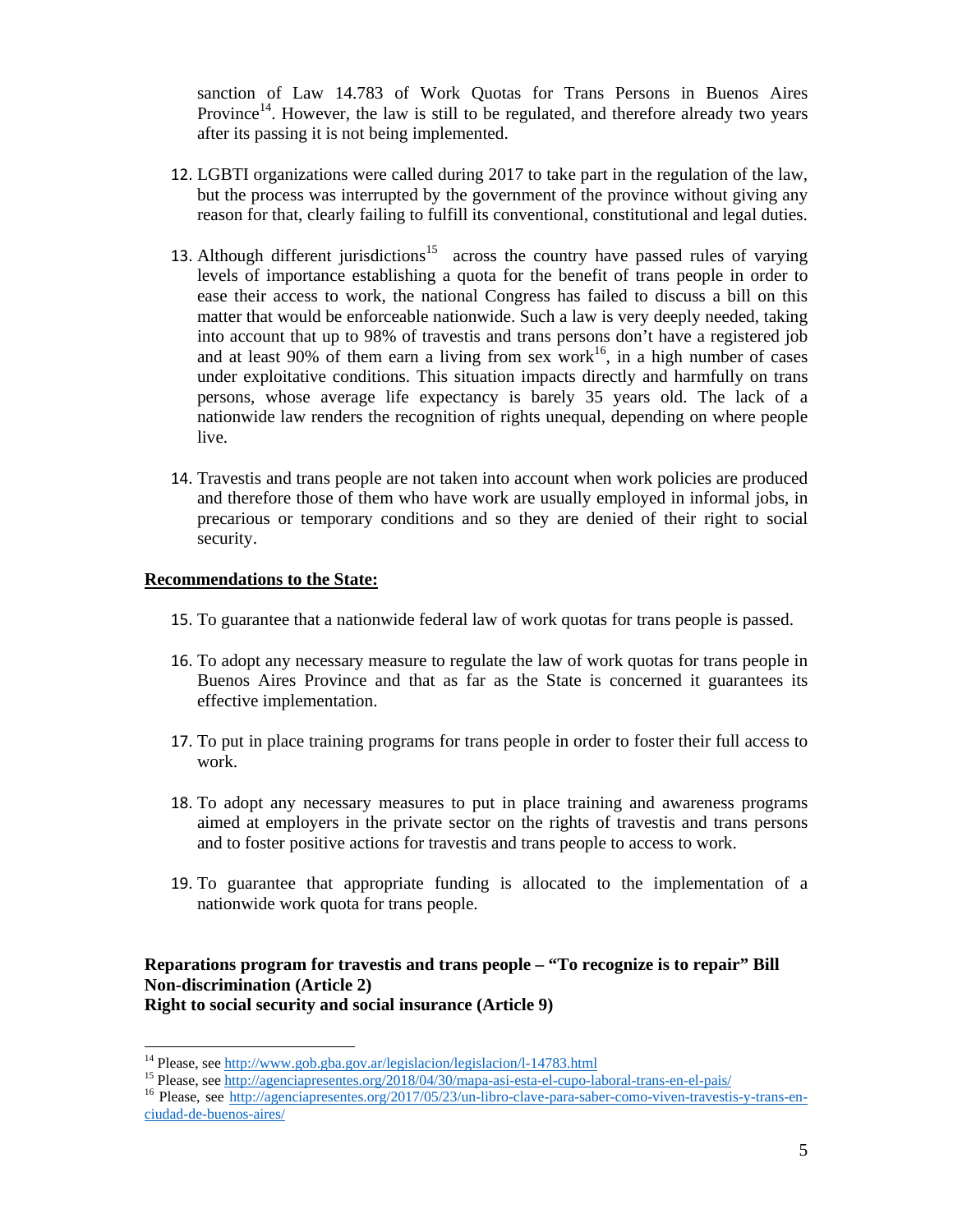#### **Right to an adequate standard of living (Article 11)**

- 20. Emerging from an idea that occurred to historical activists for the rights of travestis and trans people Loahana Berkins, Diana Sacayán and Marlene Wayar, in 2014 a bill named "To recognize is to repair" was introduced for the first time to the House of Representatives<sup>17</sup>, with the purpose of giving reparations to travestis and trans people victims of institutional violence, especially when perpetrated by security forces.
- 21. The bill lost parliamentary state in 2016, so Abosex together with other 30 LGTBI organizations introduced the bill again in the same House of Representatives. By 2017, the bill was still to be discussed, and therefore the LGTBI organizations decided to introduce it to the Senate, where it is now awaiting to be discussed, under file number  $S-4030/17^{18}$ .
- 22. Taking into account the situation of structural inequality faced by the community of travestis and trans persons, the bill "Program of Reparations for Victims of Institutional Violence based on Gender Identity" (S-4030/1) was conceived to make the State accountable for the violence suffered by travestis and trans persons due to the enforcement of so called police edicts –which were in force until 1994– as well as from all actions perpetrated by security forces which constituted a violation of their human rights and to receive an appropriate reparation for such violations.
- 23. It is important to note that travestis and trans persons have been particularly affected by police security forces when they had the faculty of enforcement of Contravention Codes and Police Edicts<sup>19</sup>, norms that criminalized their gender identity and expression and that criminalized sex work, which for most of them was their main way to earn a living.
- 24. The right of travestis and trans people to a historical reparation does not end in the reparation of past violence, but it calls into question the current living conditions of that population, highlighting the essential conditions that constitute a prerequisite for the enjoyment of human rights and the pursuit of worthy life projects for travestis and trans persons. In sum, the bill is framed within the wide range of economic, social and cultural rights, specifically the right to social security as a means of reparation for the violence suffered from the State.
- 25. Travestis and trans persons have been and still are deprived of decent living conditions because of their eviction at an early age from their homes, from school and from the formal job market, and because they lack health care. Therefore, recognizing their right to a decent life and a decent old age is a historical demand for the travesti and trans community, because they were a group specifically targeted by police power through legal types that criminalized their gender identity and expression.

#### **Recommendations to the State:**

<sup>&</sup>lt;sup>17</sup> Initially introduced as file 8194-D-2014

<sup>18</sup> The bill is available at: http://www.senado.gov.ar/parlamentario/comisiones/verExp/4030.17/S/PL

<sup>&</sup>lt;sup>19</sup> Police edicts represented the arbitrary of State power, deploying during many years social persecution policies targeted to the normalization of those social groups labelled as deviant, whose existence was made invisible through systematic confinement.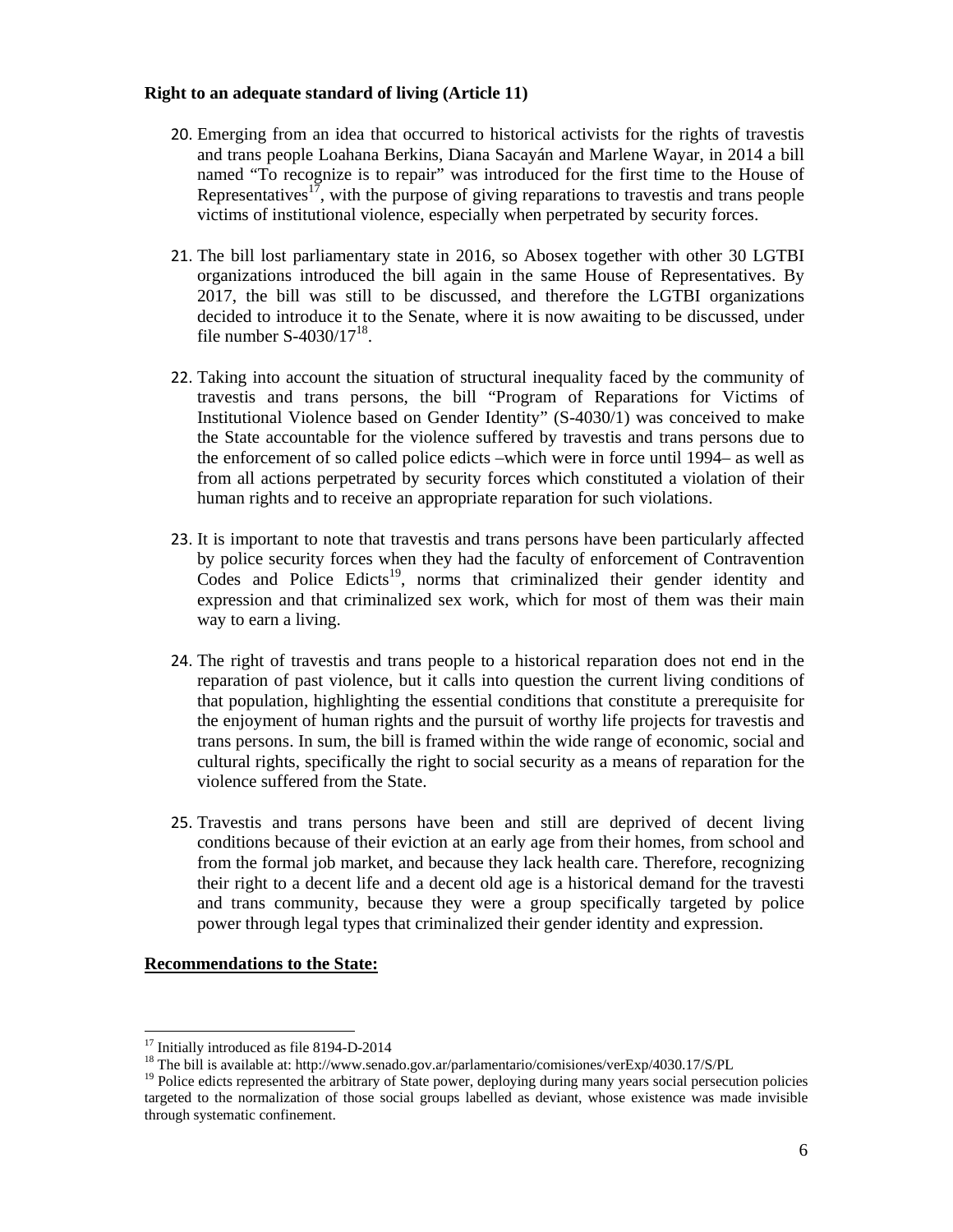- 26. To guarantee that the bill "To recognize is to repair" –Bill "Program of Reparations for Victims of Institutional Violence based on Gender Identity" (S-4030/1)– is passed, securing a proper allocation of funds for its implementation.
- 27. To adopt any necessary measure to guarantee the right of travestis and trans persons to social security in every stage of their lives, in order to secure them decent living conditions and with the long term objective of increasing their current life expectancy.

#### **Health of travestis and trans people Non-discrimination (Article 2) Right to an adequate standard of living (Article 11) Right to the highest attainable standard of health (Article 12)**

- 28. Law 23.743 and its Regulating Decree<sup>20</sup> are framed in the depathologization of travesti and trans identities because it roots the right to gender identity and expression in self-perceived and self-determined identity<sup>21</sup>. In addition to that, it recognizes the right to comprehensive health, including access to surgical and hormonal treatments with no condition other than informed consent.
- 29. To guarantee access to the rights it recognizes, the law mandates the effectors in the health system, be them public, private or trade union's health insurance, to offer a specific and proper coverage for the health requirements of trans persons, which are included in the Mandatory Health  $Plan<sup>22</sup>$ .
- 30. The average behavior of the system is far away from guaranteeing access to health for trans people, however some trade union's health insurances and private medical companies cover the required treatments. The vast majority of private health companies refuse to provide coverage and it has been recorded that some companies force their clients to declare their condition as trans persons and in some cases, when the person has received hormonal treatment, they even consider it as a "pre-existent illness" (a reason to deny coverage).
- 31. Within the public system, attitudes vary depending on the institution and jurisdiction. Some establishments have years ago put in place programs offering proper care to trans people, but those are few and scattered experiences, which many times only provide a partial coverage of the required treatment.
- 32. Too often, the public system doesn't have enough medicines in stock to address the requests for treatments. Lack of resources, both human and material, leads to only a partial coverage of hormonal treatments and to delays in access to surgical procedures, which are not performed in all hospitals.
- 33. Moreover, there have been cases where the lack of an ID card in keeping with the gender identity of the person has conditioned their access to health.

<sup>&</sup>lt;sup>20</sup> Decree 903-2015. See: http://servicios.infoleg.gob.ar/infolegInternet/anexos/245000-

<sup>249999/247367/</sup>norma.htm

 $21$  Law 26.743, Op. Cit. See Articles 2, 3 and 4.

 $^{22}$  Law 26.743, Op. Cit. See Article 11 and its regulating decree Nro. 903/15.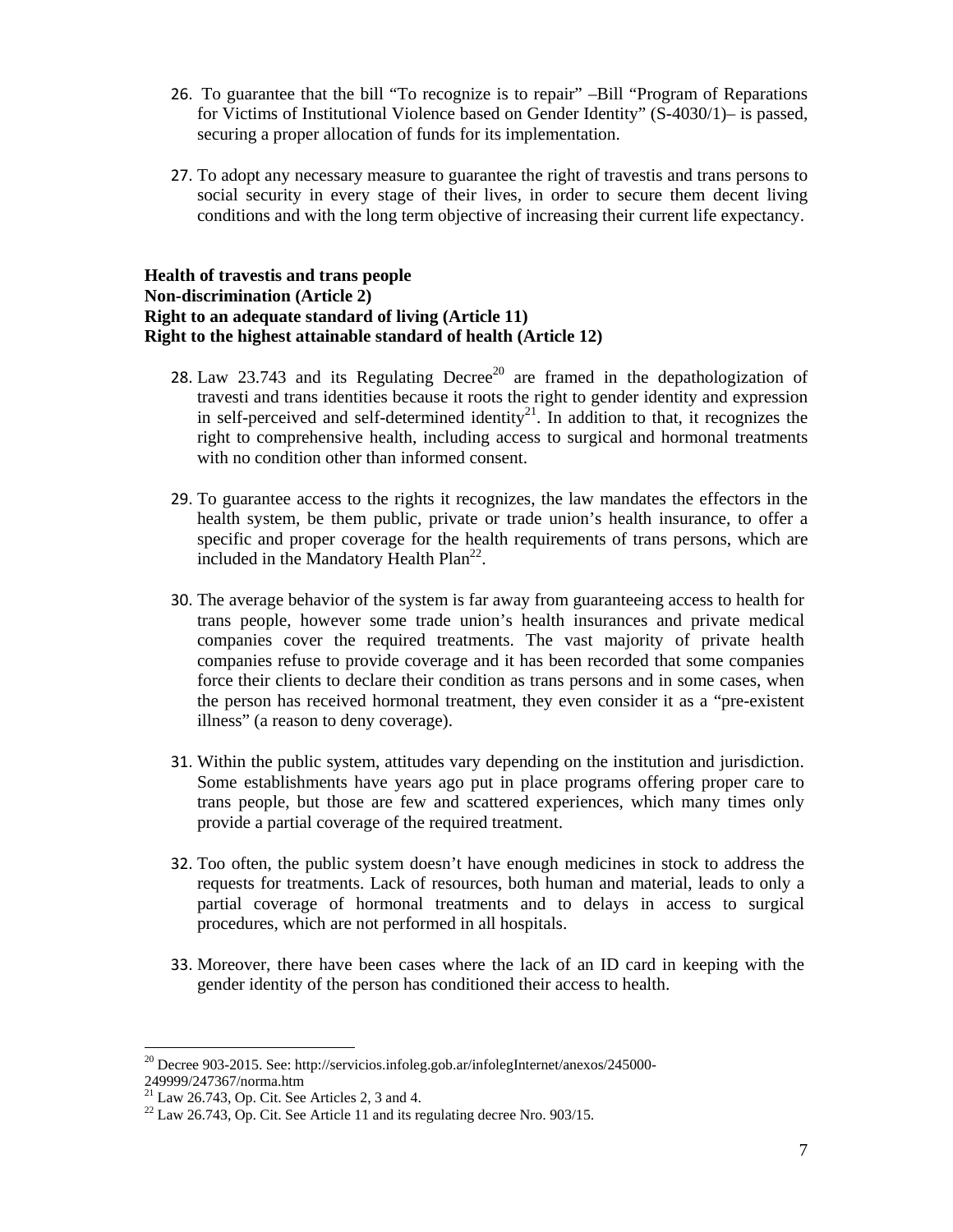- 34. It must be noted that pathologization of trans identities still operates in some institutions, because access to hormonal treatments and surgical procedures is conditioned upon the acceptance of some treatment or upon showing some certificate issued by a mental health professional.
- 35. One of such cases is that of G., who by December 2016 was client to a well-known private health company. The attending physician ordered a surgical procedure during a trans-specific health treatment (affirmative of a masculine gender). When G. took the request before the health company, they asked him for psychiatric tests after which, by means of a document letter, G. was notified that they had *"detected preexistent pathologies"*. In sum, they rebuked G. for not having declared, when he subscribed to the company services, that he was a transgender person and that he was on hormones, as if it was a pre-existing illness<sup>23</sup>.
- 36. Since according to the current legal framework no mental health test is required and no gender identity can be subjected to a pathologizing diagnosis, the actions of the health company are illegal and discriminatory and configure a context of gender violence. The facts narrated above clearly violate Law 26.743 and Law 23.592 Against Discrimination.
- 37. The lack of a clear State policy forcing private health companies and union trades' health insurances to comply with the law is evident –there are no sanctions for the cases when there is a failure to abide by the law. Therefore, is up to each affected person to put a demand, very often leading to a dilatory bureaucratic procedure to gain access to something already guaranteed by the law.
- 38. Since 2016, a worrying discontinuation and progressive dismantling of the Sexual Health and Responsible Procreation Program<sup>24</sup> has been taking place. The stoppage of this program directly affects many travestis and trans persons who were beneficiaries of it.
- 39. Due to the difficulties they face to access the job market, most travestis and trans persons lack health insurance which in turn results in a state of vulnerability regarding their access to comprehensive health. When it comes to affirming procedures, practices against people's integrity and health are common, for example through the use of industrial oils or contraceptive pills –as a way of getting hormones–, practices that may carry very harmful consequences for the body.
- 40. According to international standards, the right to health implies a comprehensive understanding of health, which rely on a series of conditions such as access to decent housing, access to formal and stable job, access to education and to proper and enough food –all of them rights and conditions which most of the travesti and trans population cannot access nor enjoy. As a result, right to health and to personal development are legal fictions in spite of been provided for in the letter of the law.
- 41. Lack of proper information specifically oriented to travestis and trans people together with a lack of training of health agents result in serious deficits in prevention approaches. In addition to that, updated and accurate scientific studies about the

<sup>&</sup>lt;sup>23</sup> Please, see https://abosex.com.ar/2016/12/08/prepagas-y-obras-sociales-ser-trans-no-es-una-enfermedad-nipreexistente-ni-existente/

<sup>&</sup>lt;sup>24</sup> Please, see http://www.msal.gob.ar/saludsexual/ley.php